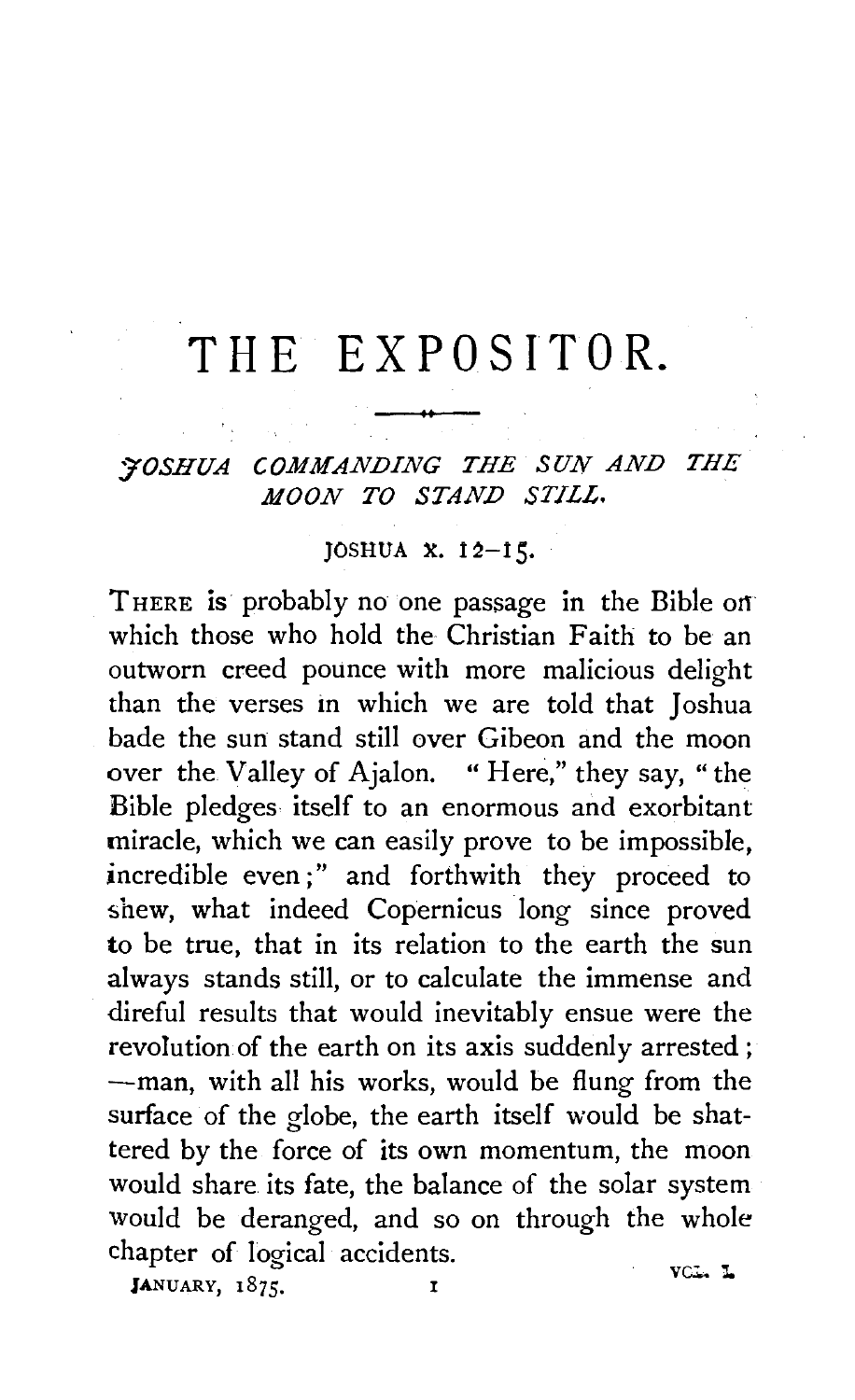All these arguments, however, have naturally produced very little effect on reasonable men, and that because, logical as they look, they are utterly illogical and absurd. For those who believe in miracles believe also that they are wrought by an almighty God. And when once we believe in the Almighty, it is a very simple inference that no miracle, however stupendous, can be beyond his power. To *Him* it can be no greater effort to impress his will on the whole physical universe than to bend an atom to his will. To acknowledge his 'power to be illimitable, and then to limit it by affirming that He cannot do this and cannot do that, is as illogical nonsense as any ever talked under the sun. Before any miracle can be pronounced impossible, if, at least, there be a sufficient motive for working it, it must be proved either that there is no God or that God is not almighty. Before any miracle can be pronounced incredible, it must be shewn to be unworthy of God, opposed either to his perfect wisdom or to his perfect goodness.

To those, therefore, who pronounce *this* miracle . impossible, we reply, "Nothing is impossible with God." But with those who think it incredible that God should arrest the whole solar system in order to give a single race the victory over its foes, we must take a wholly different line. Of them we demand, "Where is any such miracle affirmed ?" If they answer, "Why, in the very passage in the Book· of Joshua to which you have referred," we respond: "No; there is no miracle recorded here." If, taken by surprise at the rejoinder, they say, "But the popular view of this passage has always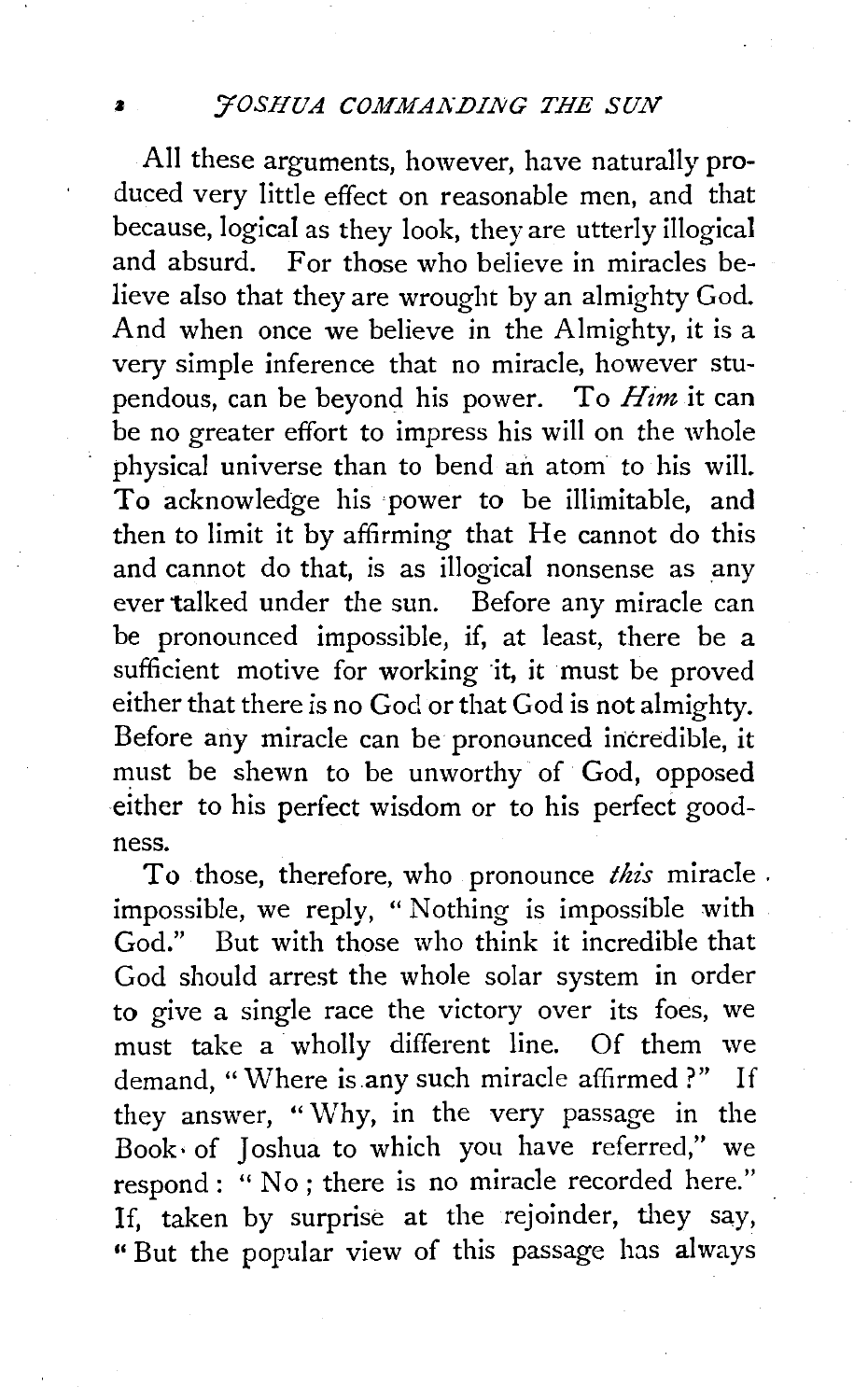affirmed it to record a miracle, and one of the greatest of miracles!" we reply, "You object to the miracle as opposed to the teachings of science. As men of science you profess to verify your facts for yourselves, and not to be imposed upon by superficial appearances, and still less by popular views and impressions concerning them. And, therefore, before you permitted yourselves to make merry over this "enormous and exorbitant miracle," you should at least have made sure, and made sure *for yourselves,*  that a miracle was affirmed. You, of all men, have the least right to ground an argument on popular and unverified impressions."

And, indeed, the main charge to which many who are now forward in disputing the facts and truths. recorded in the Bible expose themselves is precise]) this-that, while they are very careful to ascertain. the facts and laws of science, they do not study the Bible for themselves and seek with equal care. to discover what its facts and truths really are. It they would but verify these for themselves, instead of negligently accepting the popular assumptions. which everywhere else they distrust-and so much, they are bound to do if they *will* speak, not only of Scripture as well as of science, but of the most difficult passages in Holy Scripture-it is very certain that they would arrive at very different conclusions to those which they now too commonly reach,

But many of those who believe in the Biblical revelation will be no less surprised than some of those who reject it, by the assertion that no miracle is affirmed in the passage before us. And, therefore, it may be well, first, to give the passage itself in full  $\chi$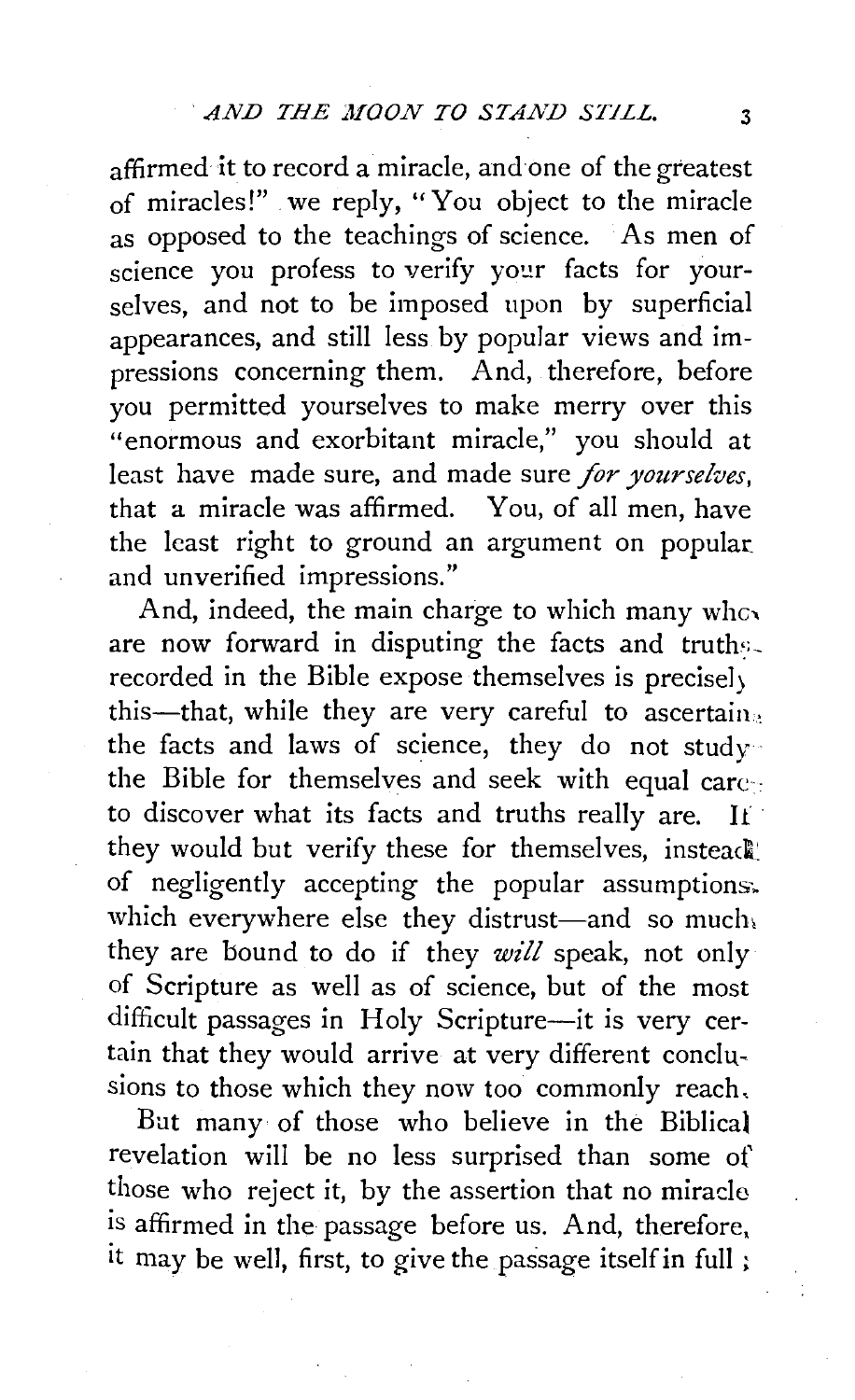then, to tell the story of which it forms part; and, last of all, to shew what it. really means.

I. *.The Passage* runs thus (I take it straight from the Hebrew, and try to preserve its poetic form):

"Then spake Joshua unto Jehovah, In the day that God gave up the Amorites to the Children of Israel; And he said, in the sight of Israel:

Stand thou still, O sun, upon Gibeon,

. And thou, O moon, on the Valley of Ajalon !

And the sun stood still, And the moon stayed,

Until the nation had avenged them on their enemies. (Is not this written in the Book of Jasher?)

Yea, the sun stood still in the midst of heaven, And hasted not to go down for a whole day.

. And there was no day like that before it or after it, That Jehovah heard the voice of a man ;

For Jehovah fought for Israel.

And Joshua returned, and all Israel with him,

Unto the camp in Gilgal."

2. *The Story* is as follows. When the Hebrews, led by Joshua, had crossed the river and entered the valley of the Jordan, the first care of their great , captain was to seize on the passes which led to the interior of Palestine. By the conquest of Ai one of these passes was secured. The tribes already in ;possession of the land took alarm. One of these tribes, the Gibeonites, determined, if possible, to .come to terms with the invaders. By an ingenious stratagem-by coming to him in old garments and sandals, with well-worn sacks on their asses and mouldy bread in their sacks-they beguiled Joshua into the belief that they came from "a very far country," and induced him to make peace with them and to promise that he would " let them live." The compact, obtained dishonourably, was honourably maintained by Joshua and the princes of the Con-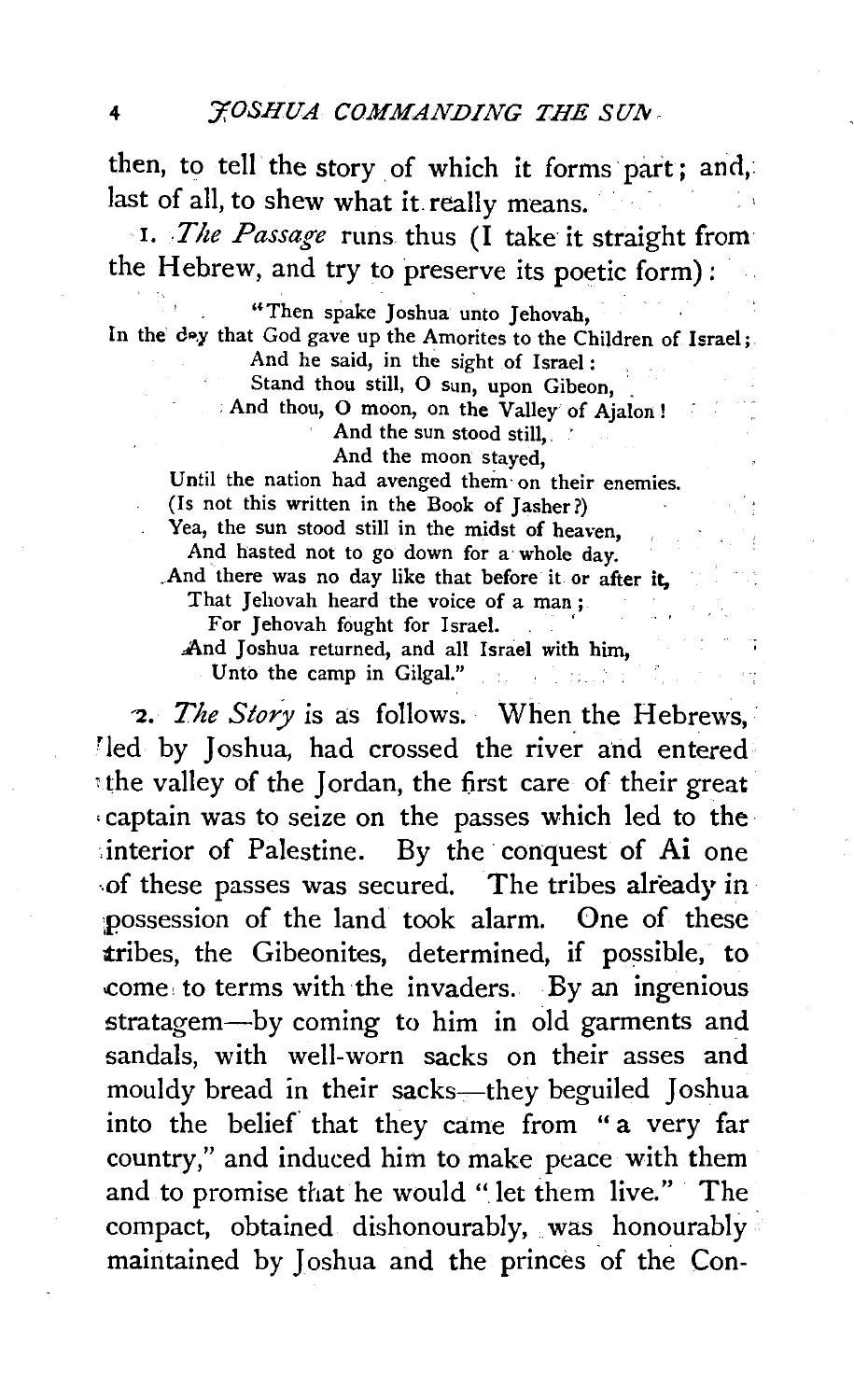gregation. And, indeed, there was a sufficient military. reason for treating the wily but submissive Gibeonites leniently; for they held the head of another pass, the pass of Beth-horon, and by their submission a new road into the land was laid open to the Israelites.

When, however, the kings of southern. Palestine heard in their mountain fastnesses that Gibeon had gone over to the enemy, they determined to take vengeance on their former allies, and to close the pass which they had opened to the common foe. · Five of these kings—the kings of Jerusalem, Hebron, Jarmuth, Lachish, and Eglon-gathered themselves together, and encamped against Gibeon. · The terrified Gibeonites' sent an urgent summons to Joshua, their new ally, for their peril was. great : "Slack not thy hand from thy servants; come up to us quickly, and save us, and help us!" Nothing loth, Joshua seized the opportunity of encountering the hostile kings. As the need was sharp and pressing, he made a forced march, traversing in a single night the space between Gilgal and Gibeon, a distance which on a previous occasion it had taken him three days to cover,  $-$  so bent was he on striking a sudden blow which might break the hostile confederation to pieces before it gathered its full strength.

The five kings of the Amorites, and their combined host, taken at unawares, were unable to stand the onset of Joshua's" mighty men of valour." They · broke; and fled up the 'western pass, "the way that goeth up to Beth-horon." Up the weary length of ' this steep ·difficult pass the flying host .had to. toil,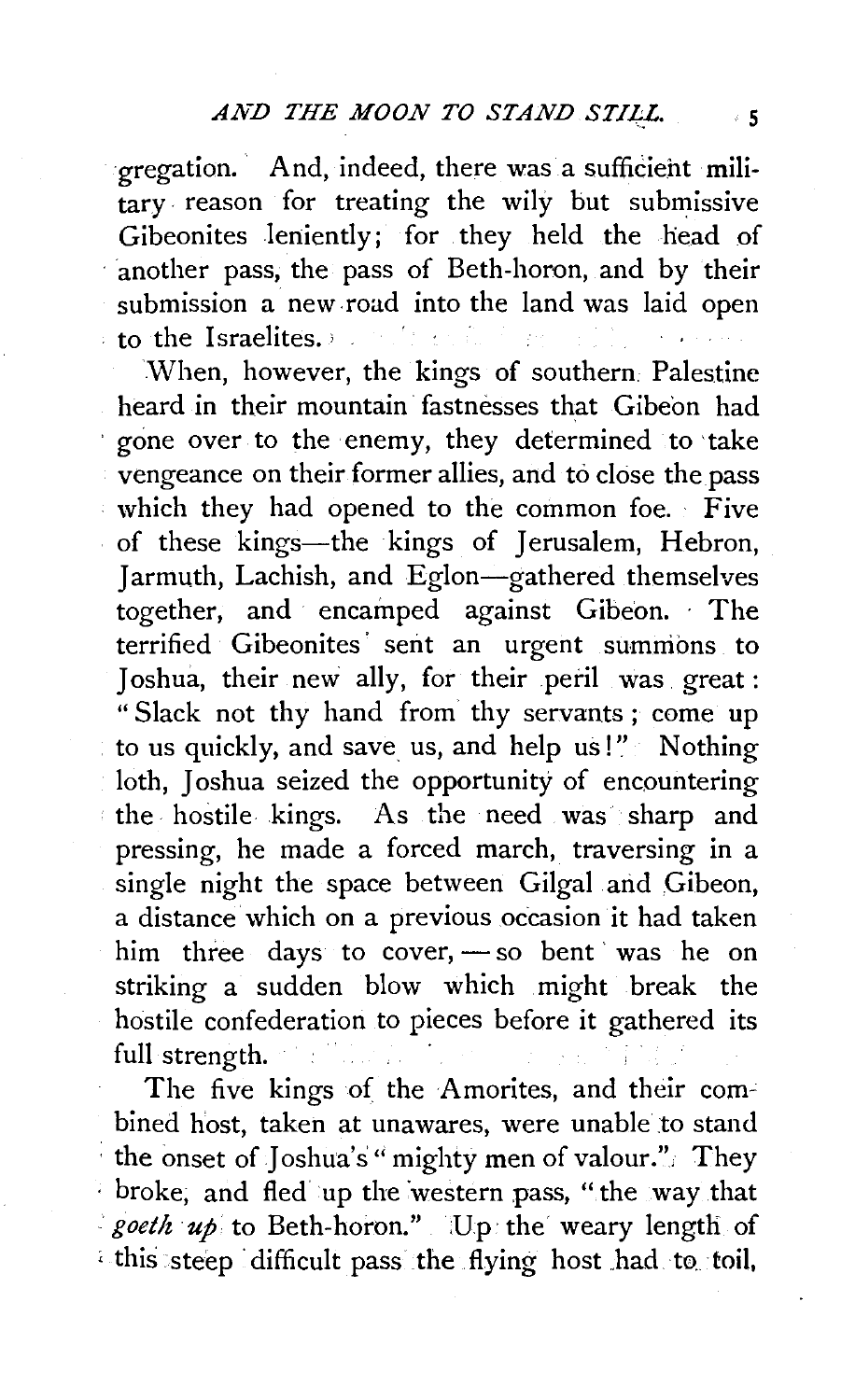chased by their eager foes, and suffering a great slaughter, till they reached the hamlet of Upper Beth-horon, at the crown of. the pass.

When the pursuing army of Israel reached this point, the summit of the pass, a broad and noble scene would open before them, extending even to the blue waters of the Mediterranean Sea. But, doubtless, they would cast but a rapid glance on the *distant* scene. That which would most attract their eyes would be the rough steep road, heavy with loose stones and shale, broken at intervals with sharp upturned edges, and again by smooth slippery sheets of rock, which led down to Lower Beth-horon, and over which their discomfited enemies were flying in wild disorder, amid the horrors of a tropical storm.· For it was as the Amorites turned the crest of the pass, "in the *going down* to Beth-horon," that they met a fierce tempest driving up from the sea; thunder, lightning, and a deluge of hail storming down on their broken ranks, the. Lord casting down great stones upon them, so that "they were more that died of the hailstones than they whom the children of Israel slew with the sword."

It must have been a weird and marvellous spectacle which burst on the-panting warriors of Israel as they topped the pass. Behind them lay the hills which hid Gibeon from view, while from high above those hills the sun shone hotly on their backs. Beneath them the steep mountain-path sloped sharply into the valley, all thick with their scattered and disheartened foes; while, before them, black clouds of 'tempest rolled. up from the sea, and the .faint cressent moon glimmered through a rift in the clouds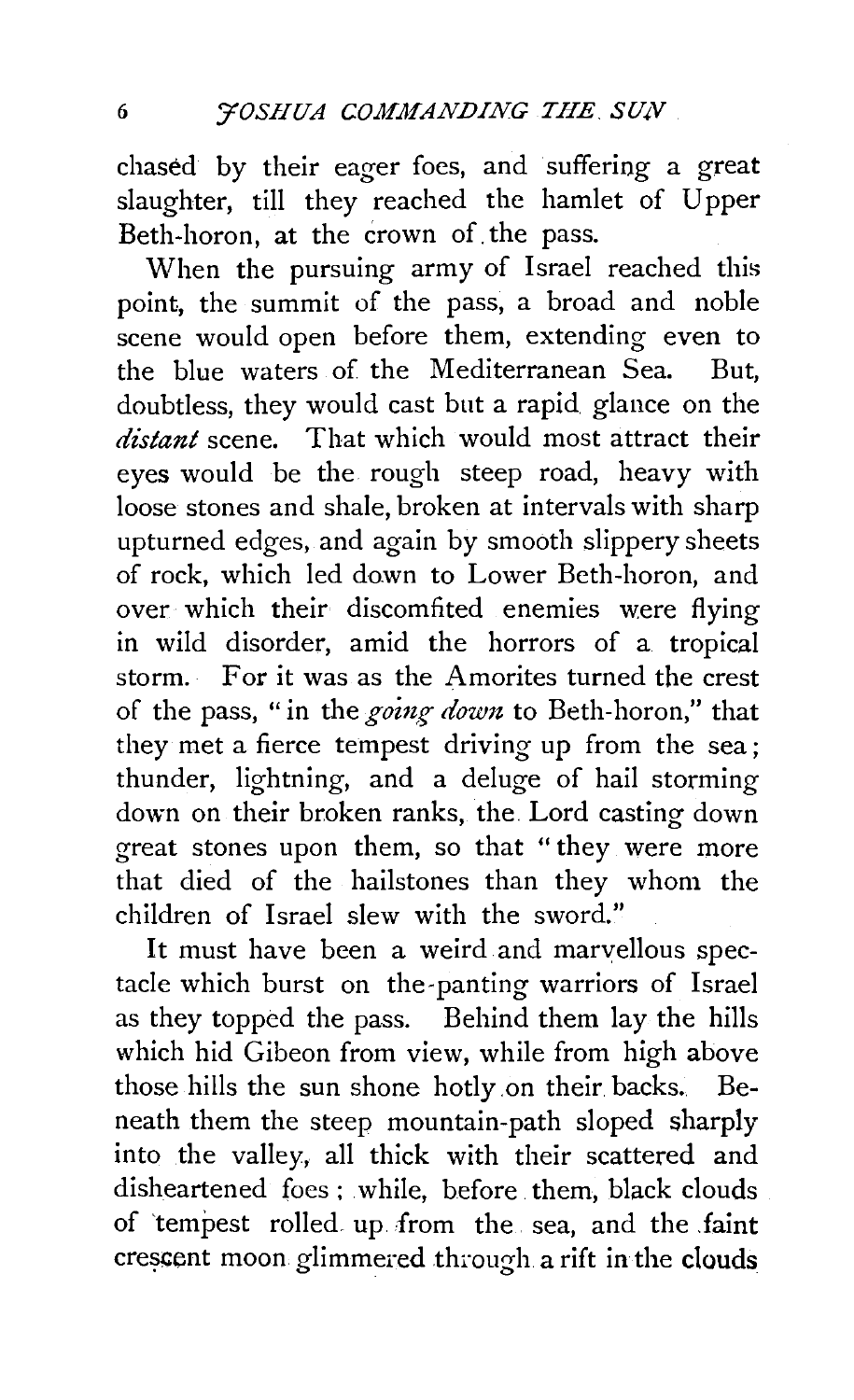over the distant Valley of Ajalon. To Joshua and his captains the scene would be as unwelcome as it was strange. For here were their foes utterly at their mercy, and, if the daylight would but last, sure to be well-nigh exterminated by a terrible slaughter. But here, too, was the tempest driving up the valley from the sea, threatening to blot out the light of the sun, and, by bringing the day to a premature close, to give their foes an opportunity of escape.

At such a conjuncture as this, the natural thought of Joshua, his wish, perhaps his prayer, would be, "0 that the daylight would last, that the darkening tempest might be dispersed, and that we might *see*  our foes till the victory be complete!" If this was his wish, his prayer-and we shall soon see that the Sacred Record implies no more than this-his prayer would be answered as the storm blew by and the sun shone out through the clouds. In some way it *was* answered; for the Israelites did chase the Amorites down the pass and through the valley, smiting them with a very great slaughter. So vehement was the chase that; even when tidings were brought to Joshua that the five hostile kings had hid themselves in a great cave past which the flight swept, he refused to pause in the pursuit, save to roll great rocks against the entrance to the cave. It was not till they had made an end of slaying, when at last the light of this memorable day failed them, that, on their return, the weary victors hanged the five kings on five trees of the grove which overshadowed the cave, and buried them in the very cavern in which they had taken refuge.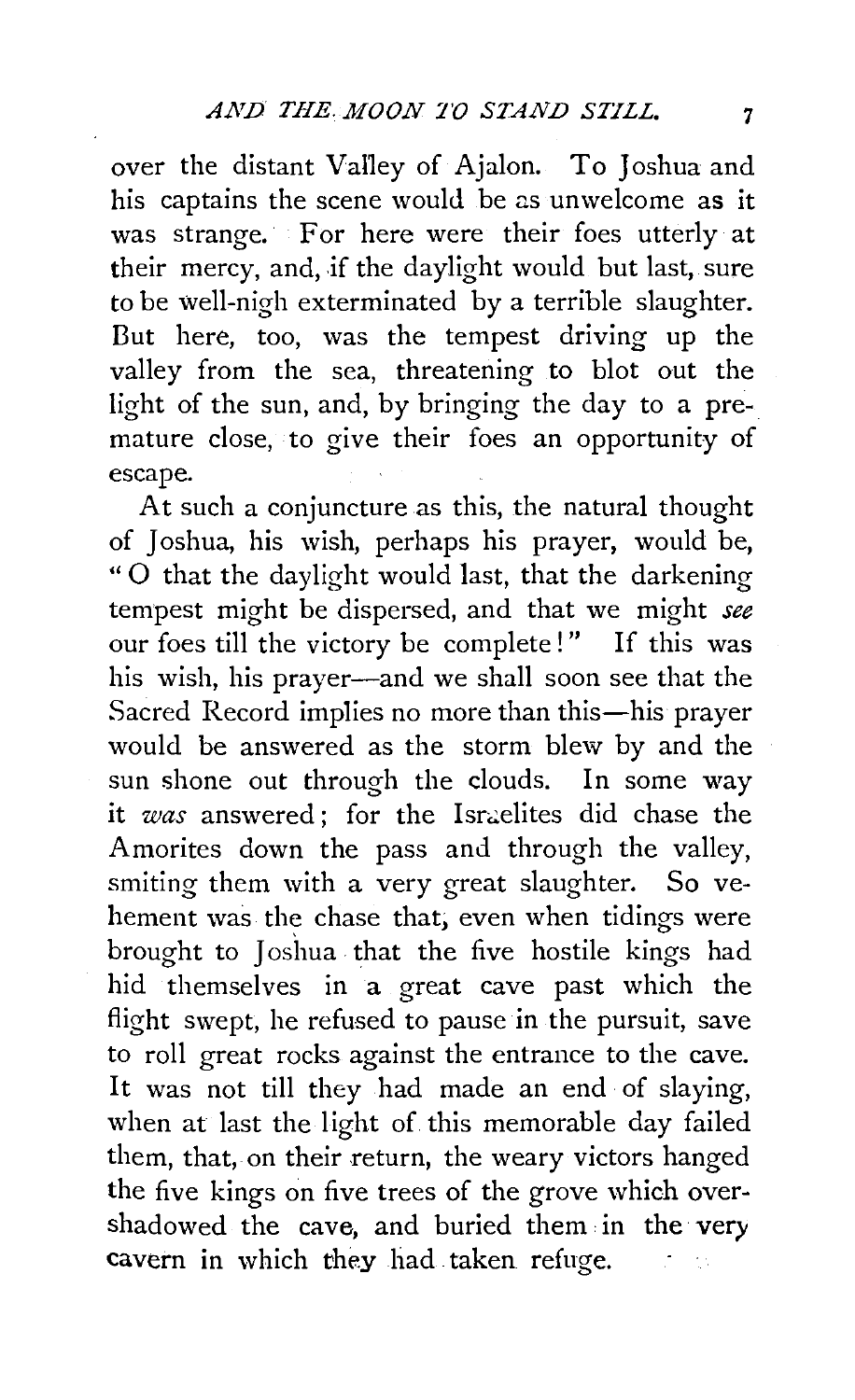3. *The Problem* suggested by this story is a very .simple one, and is capable of a simple and easy solution by any man who will be at the pains of ·.studying the Sacred Narrative for himself. This problem is started of course by the words which represent the sun as *standing stilt* on, or over, the hills of Gibeon, and the moon over the Valley of · Ajalon, at the command or prayer of Joshua. But the verses in which these words are found have peculiarities about them so marked as even to .· obtrude themselves on our attention.

( 1) Mark, first of all, how the passage is inserted into the Narrative. It is *thrust,* as it were, into the very middle of the story, just as Joshua has reached the summit of the pass of Beth-horon, and before the pursuit down the pass and through the valley commences. The first part of the story has been told in the previous verses of the Chapter ; and yet this passage, instead of taking for granted what has already been said, opens with a formal declaration that we are now to hear what Joshua said to the Lord "*in the day when the Lord delivered ·up the Anzorites i'nto the hand of Israel."* The latter part of the story has still to be told in the closing verses of the Chapter, and .yet this passage forestalls the end of the day by its final words: "And *:Joshua returned, and a!! Israel with him, unto the*  camp in Gilgal." Indeed, if we read the Chapter with any attention, we are somewhat amazed and confused to come, in verse  $15$ , on the statement that at the close of the day Joshua and his host returned to Gilgal, and then to be taken back, by the verses which immediately. follow it, to the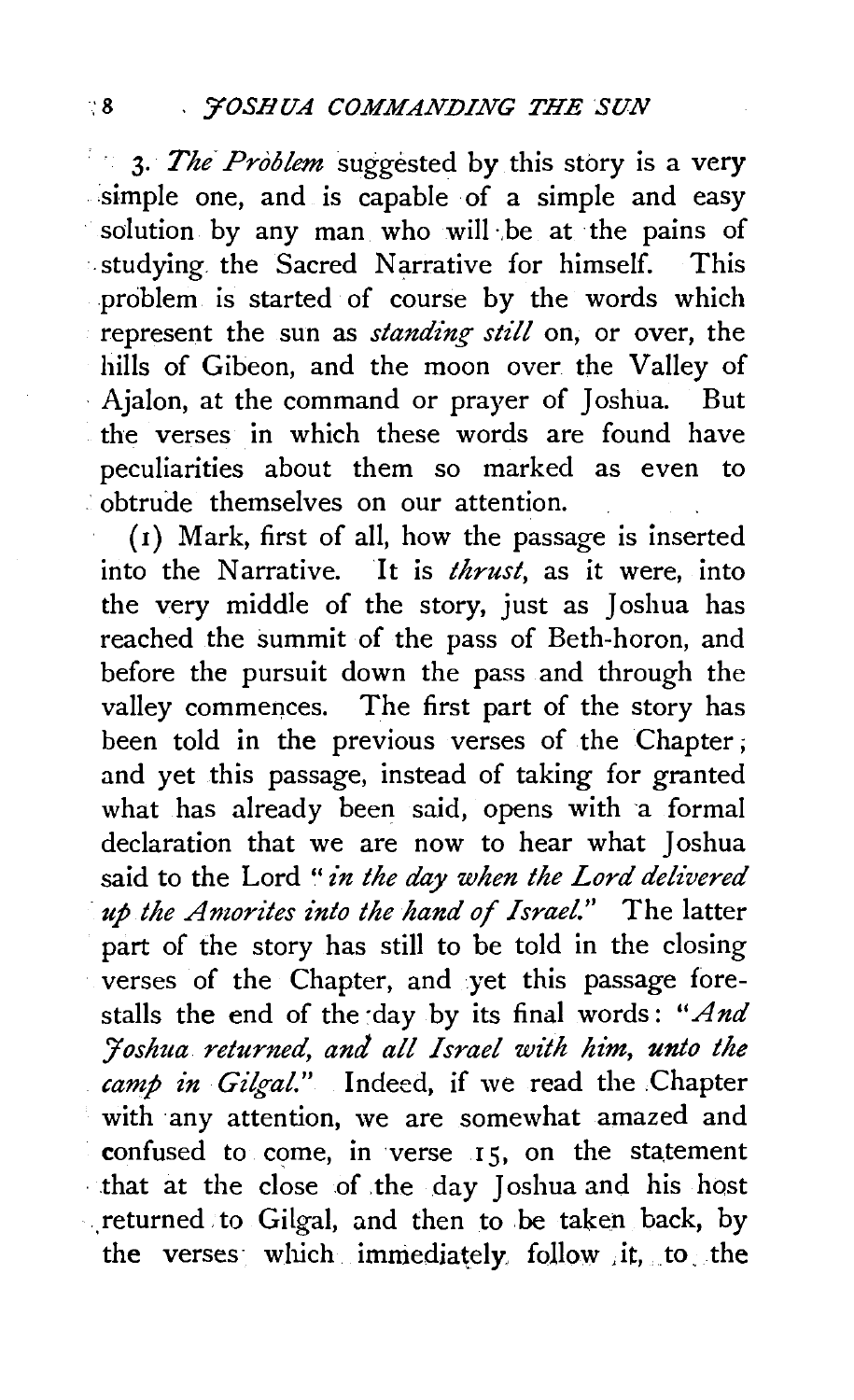middle of the day and the pursuit down the pass. No unprejudiced student can xead the whole Chap- . ter, and consider the significance of ·the manner in which this singular passage is inserted into it, without reaching the conclusion that he is reading, not one document, but two; that the whole story of the battle is told *twice-once,* with some fulness in the Chapter in general, and once, but much more briefly, in verses  $12-15$ . He will naturally infer that the sacred historian has paused in the very midst of his narrative, to cite. an ancient and wellknown document which gave the story of the battle in a more succinct, yet more impassioned, form.

 $(2)$  If he then set himself to inquire what the character of this more ancient document is, he will soon discover that it is an antique poem; for the form and rhythm of the passage is, in the Original, distinctly poetic. And, moreover, even from our English version, it is quite obvious that we are intended to read it with the imagination-poetically, and not literally, not attaching an exact and scientific meaning to every term the Poet·employs. For, if in one line he says" the sun *stood still,"* in another he says "it *hasted not* to go down," *i.e.,* it did *not* stand still, but went down slowly, and, as it were, reluctantly.

(3) Both these natural and instinctive conclusions -that it is *poetry* we are reading, and poetry *cited from an ancient document* — are confirmed by the parenthetical question of verse 13: " *Is not this written in the Book of 'Jasher ?"* For the *Sepher Jaschar*, or Book of Jasher, was, as the best authorities assure us, a collection of songs, dating from the most ancient times, but extending at least to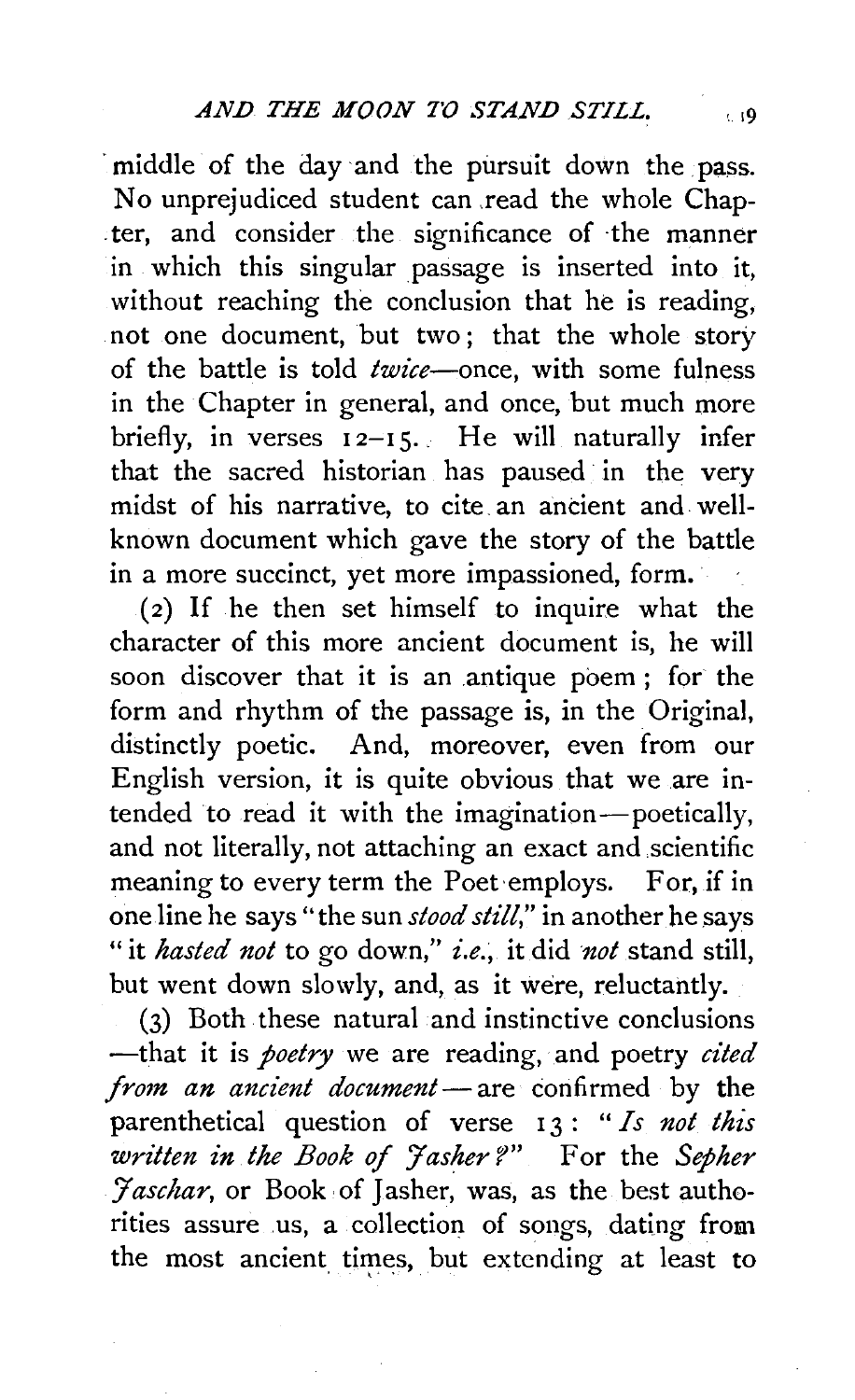the time of David, in which the. famous deeds of the great heroes of Hebrew story were recounted in glowing verse. David's elegy on Saul and Jonathan, for example, is quoted from the Book of Jasher,<sup>1</sup> and quoted in precisely the same informal and. parenthetic way in which the song of the battle of Beth-horon is quoted in the Book of Joshua. So that we have the fullest reason for concluding both that verses  $12-15$  are a citation from an earlier work, and that they give us a poetical version of the battle which the historian describes in prose.

(4) But what do we gain by learning that it is ancient poetry that we are reading, and not ancient history? We gain this-that we know *how* to read it ; we know that we must read it, not as an exact and literal description, but as an imaginative and poetically-embellished version of the battle of Bethhoron ; we know that we must read it in the same way, and with the same allowance, that we read other Hebrew poems. As we read those other poems we see *the heavens rend* under the throne of Jehovah, *the hills and the mountains skip, the waters flee, the trees of the field clap their hands,* at the presence of the Lord. But we are in no danger of insisting, or of hearing sceptical men of science insist, that these figures must be taken in a literal sense. Neither we nor they for a moment suppose that a material throne descended through the clouds, that the hills and mountains joined in a mad reel, that the rivers ran away upon their feet, or that the trees, wild with joy, put forth leafy hands and clapped them together with a loud noise.

1 2 Samuel i. 17-27.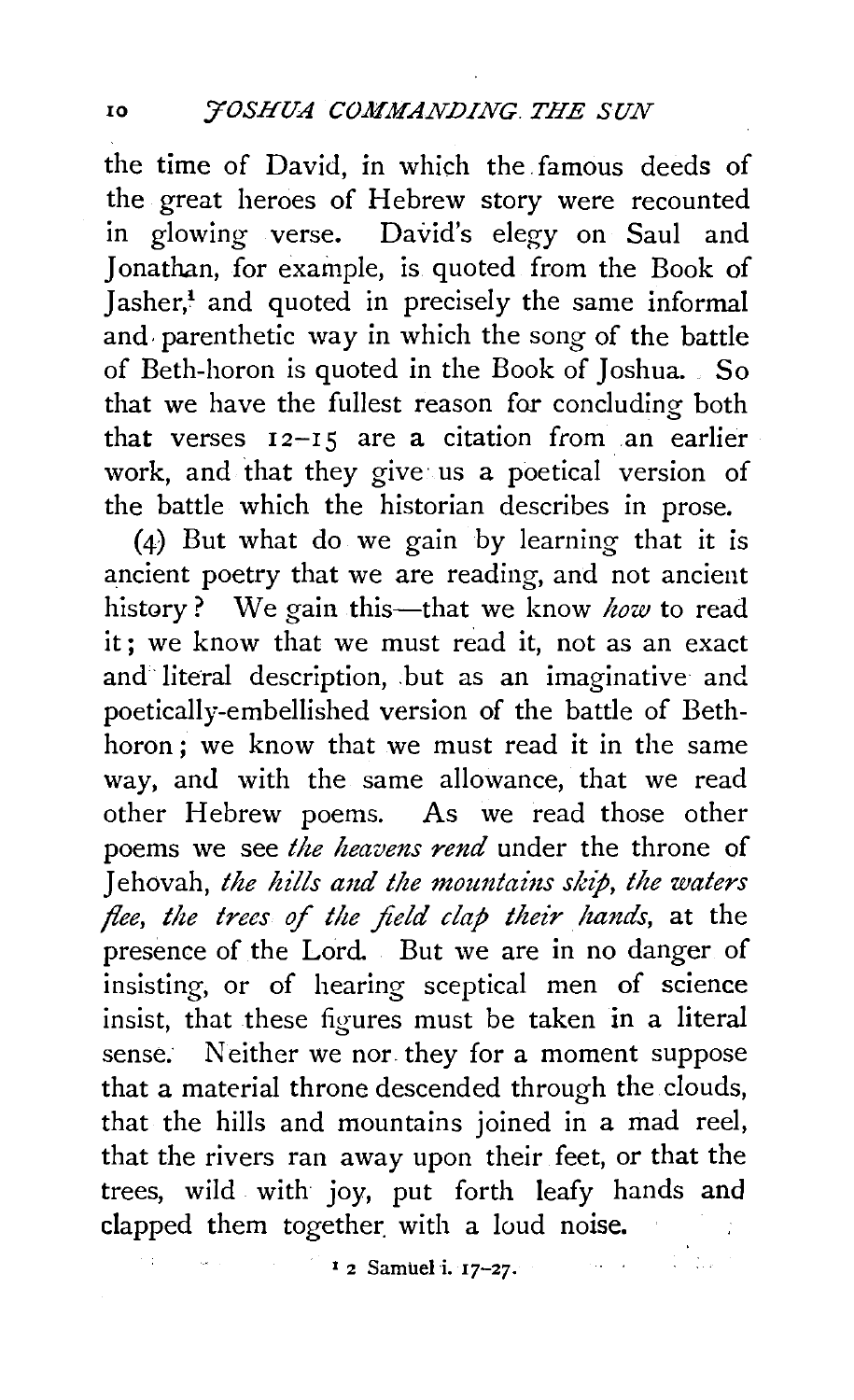So, again, when, in that other citation from the Book of Jasher, David's "Song of the Bow," we read of Saul and Jonathan,-

> . " They were swifter than. eagles, They were stronger than lions."

even though this also be an historical song, we arc in no danger of affirming, or of supposing the Psalmist to affirm, that Saul and his son could literally outstrip the eagle in his homeward flight, or that they outdid the lion in sheer muscular force. If we have any sense at all, we have sense enough to read poetry as poetry, and not to impute to it the exactness and precision of scientific prose.

When, for example, David says,<sup>1</sup> " In my distress I cried unto the Lord, and he heard my voice; *he bowed the heaven and came down* ; *he stretched his hand out of the height, took me, and drew me out of many waters,"* we do not even pause to ask in what sense we are to understand his words ; we instinc-: tively remember that we are reading a Psalm, and make the requisite allowance for the imaginative and impassioned tone of his language. We do not for an instant suppose that God stretched a physical arm down through a physical heaven, and plucked David out of a boiling flood in which he was in imminent danger of being drowned. Nor do we for an instant deny either that David prayed to God from the depth of some great trouble, or that he received or thought he received an answer to his prayer.· We at once understand that, in answer to his cry for help, God delivered his servant from a peril as dreadful and overwhelming as a flood, by .

· '1 Psalm xviii.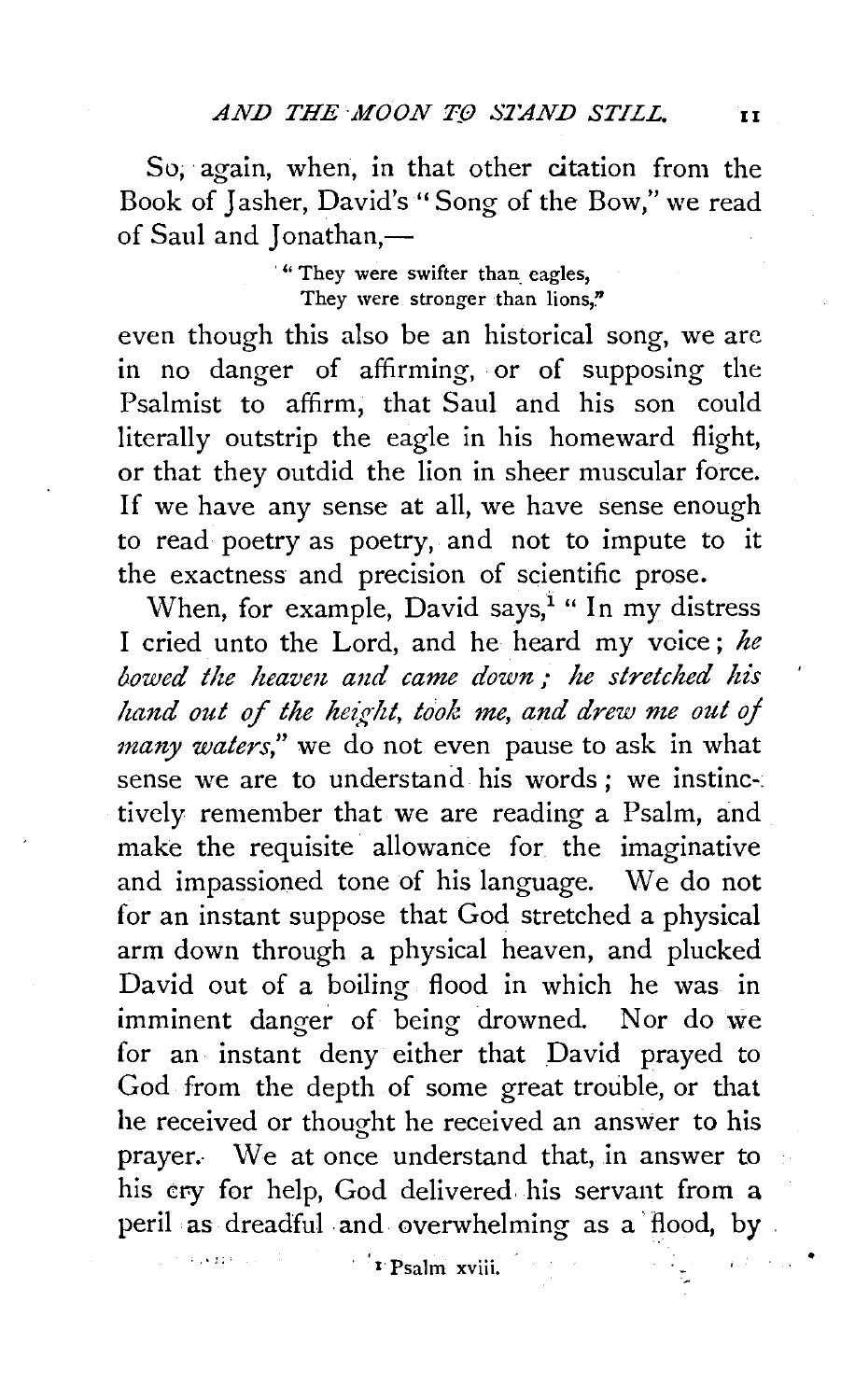an act of grace as marvellous as though He had stretched down a hand out of heaven. In short, we admit a basis of historical fact in' the Psalmist's words, and we allow for and admire the beauty of the form in which he clothed the fact.

. But we may find a still closer illustration than any we have yet adduced. In Chapter iv. of the Book : of Judges we have a perfectly simple and prosaic . account of the great battle in which Barak, with his ten thousand men, discomfited the vast host of : Sisera. In the very next ·Chapter we have a ·second description of the battle couched in poetic forms: for this battle is the theme of the ancient foem known as "The Song of Deborah;'' a poem which many competent critics pronounce the finest battle-song in the literature of the world. In the historical account of the battle there is no mention of any celestial or supernatural aid vouchsafed to Barak beyond the usual reference, to the fact that ·the Lord was on the side of Israel. But in the • poetical version, in the Song of Deborah, we are told 'that " *the stars out of their courses fought against Sisera.*" Are we then to suppose — has any sane . man ever supposed-that the stars shot madly from *:* their spheres to contend against the foes of Israel? No such miracle as this has ever been imagined. As . we have read this noble figure of speech; we. have understood Deborah's meaning to be that all the . forces of the universe are leagued against the enemies of God up to the very stars that shine in the sky.

Why, then, when once we discover that· in this ·tenth Chapter of Joshua we have two ,documents, one an historical account of the battle of Beth-horon,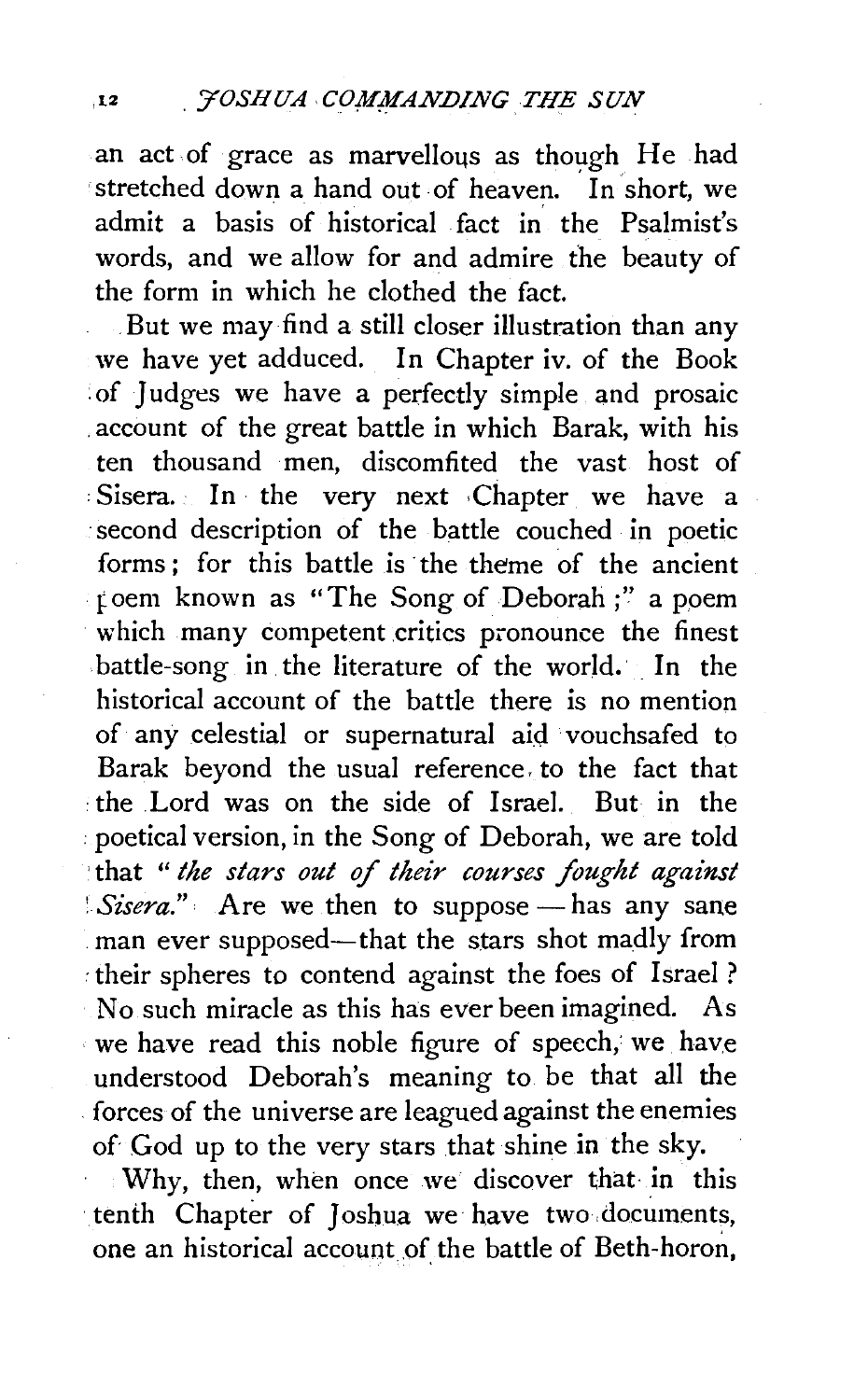which gives us no hint of any supernatural arrest of the sun and the· moon, and the other a poetic· version of that battle, which depicts the sun asstanding still on Gibeon and the moon as staying over the Valley of Ajalon, — why are we to take *this-* poetic version literally any more than Deborah's" poetic version of the battle of Kishon, and to infer . that a stupendous miracle was wrought in order that Joshua's victory over the host of the' five kings might be complete ? We are not bound to take it so; nay, we are bound *not* to take it so unless we· mean to take all the poetry in the Bible literally, and to imagine the Word of God full of grotesque' and impossible miracles-the trees clapping their hands, and the hills skipping like rams, and the stars leaving their orbits to engage in conflict with men.

What the exact basis of historical fact was which the sacred poet quoted by Joshua had in view when • he sang of the sun and the moon as coming to ' the help of Israel, we cannot determine with precision. It may be that, as he stood on the summit of the Beth-horon pass, and saw the dark tempest driving up the valley from the sea, Joshua prayed that the light of day might not be .obscured, *that the tempest might be dispersed;* and to this simple incident, if the prayer were uttered and answered, the Poet may have given the imaginative and hyper- . bolical expression we find in his verses. Or it may *be* that he only had in view *the astonishing greatness of the victory,* and meant to· imply that so vast · an achievement demanded more than the ordinary length of an ordinary day. · Or, just as Deborah,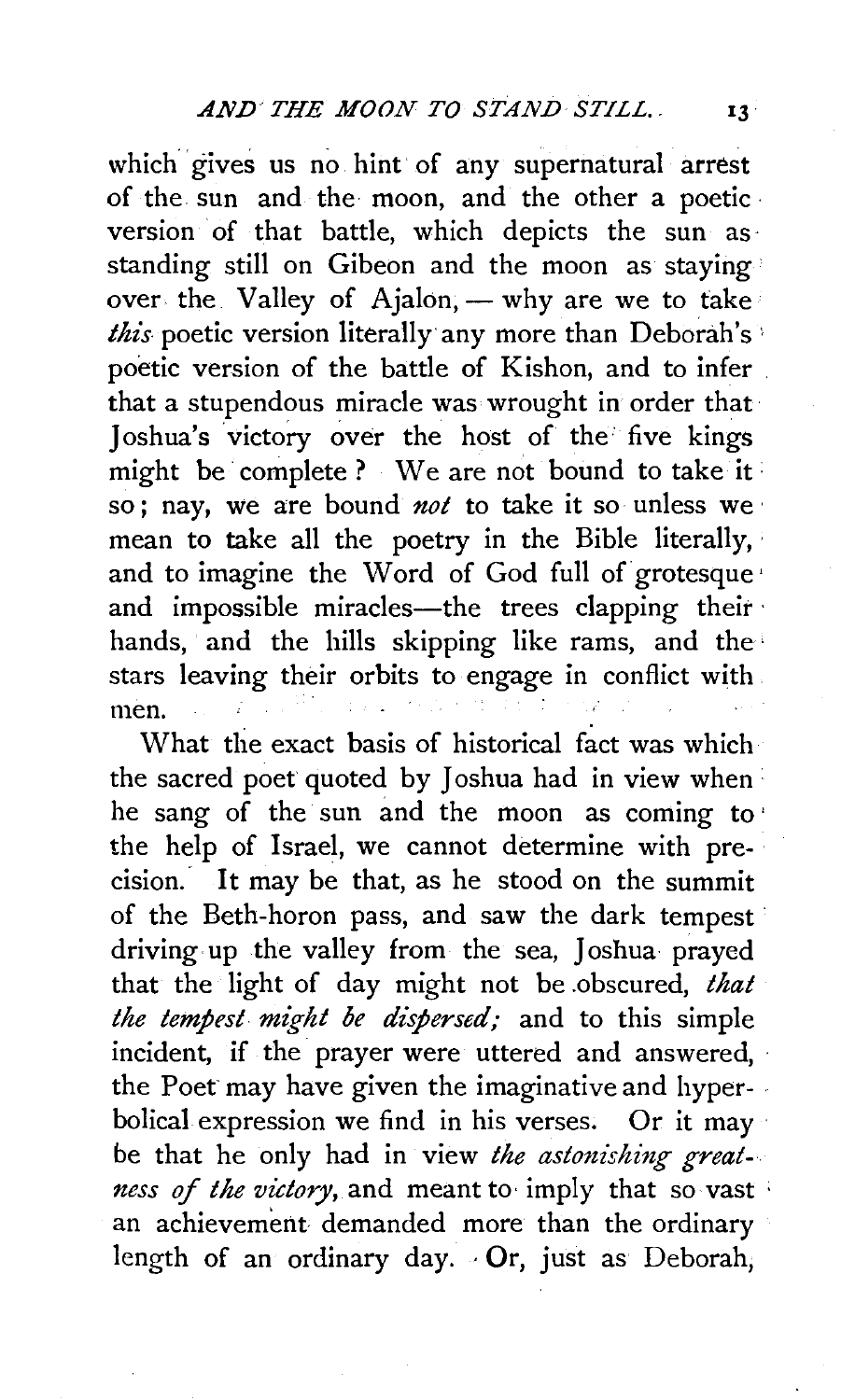when singing of the stars that fought against Sisera, probably intended to imply that all the forces of Nature are arrayed against the enemies of God; so our Poet, in singing of the arrest of the sun and the moon, may only have intended to imply, *that all the forces of Nature are for the servants and friends of God,* that when we do his will the whole universe is on our side.

We are not responsible for defining the exact shade of meaning he had in his mind. What we are responsible for is that we rightly conceive, that at least we do not wilfully or carelessly misconceive, his general intention. If, in the teeth of analogy and common sense, we take his poetry as prose, or if we are not at the pains to discover that it is a poet who is speaking to us; if, by our negligent misconceptions, we first saddle the Bible with " an enormous and exorbitant miracle," and then reject the Bible because of the miracle we have thrust into it, shall we not, at least in our better moods, be the first to condemn ourselves?

If they are not negligent students of the Bible, assuredly the interpretation of this passage which is given here will not'be new to any who read it. The evidences of its truth lie on the very surface of the Chapter; one has not to dig for them. Jewish rabbi and Christian father have insisted on it for centuries. Almost every modern Commentator of any vogue has accepted it. So that they are without excuse who have been misled by the popular misconception, and have ventured to make merry or to wax sarcastic over a miracle which they and their like have themselves created out of a poetic figure of speech.